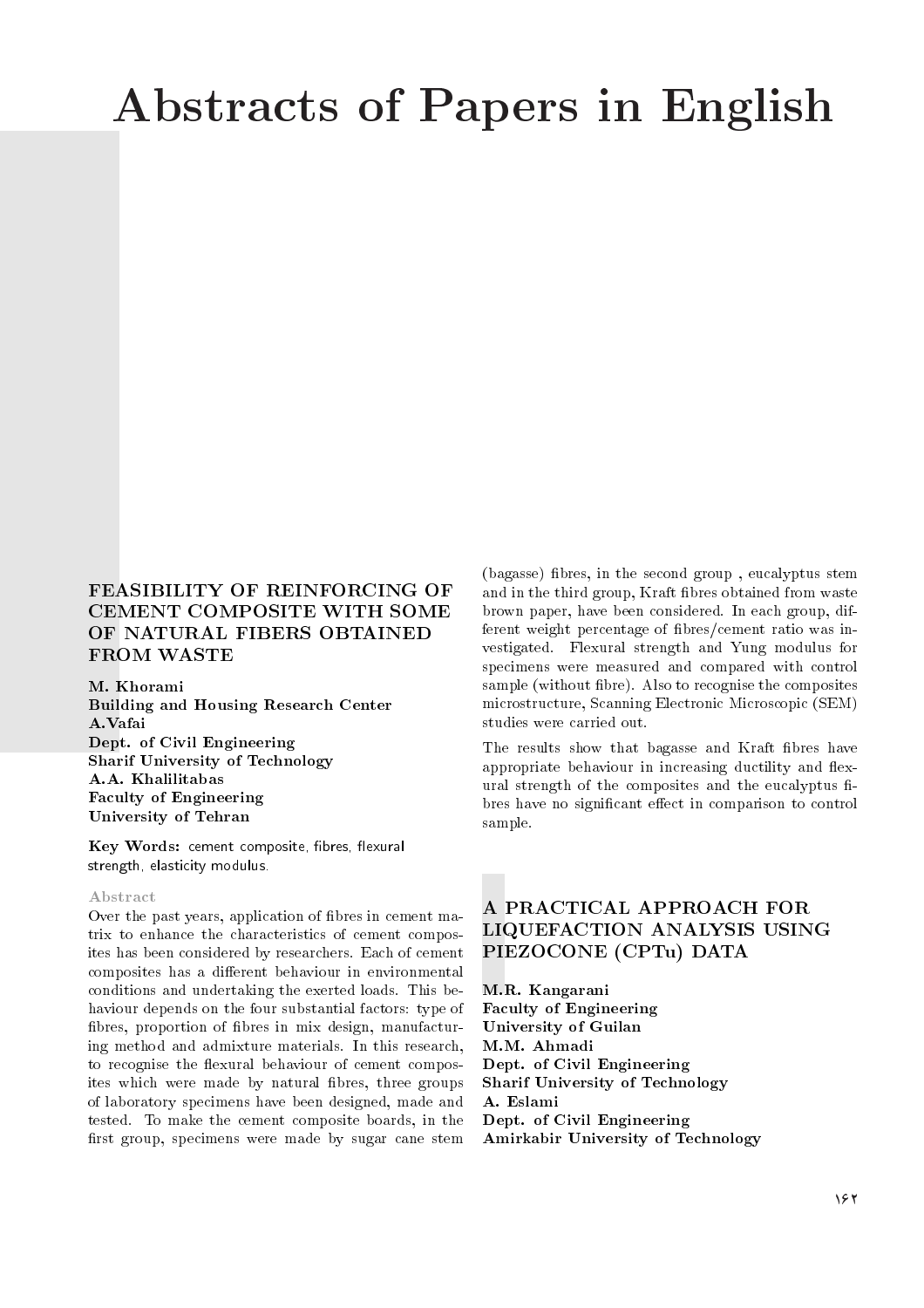Key Words: liquefaction, cone tip resistant, sand, pore pressure, soil behaviour type chart.

### Abstract

Soil liquefaction can induce significant financial damage during earthquakes. Based on in-situ testing results, several methods for soil liquefaction evaluation have been developed in the past. Due to continuous and precise records, the piezocone (CPTu) has gained wide acceptance among other in-situ tests. In this paper, various analytical and descriptive liquefaction assessment approaches have been evaluated. Ten CPTu soundings derived from different sites that have experienced earthquakes were used for evaluation of the current approaches. Liquefaction assessments based on analytical methods presented in the past are rather complex. In this study, by using the data from these ten CPTu soundings, an area called the "zone of potentially liquefiable soils" was introduced over Robertson(1990) and Eslami-Fellenius(2004) soil behavior type charts. This area can indicate the soil types that are most susceptible to liquefaction. The results of liquefaction prediction by the proposed approach demonstrate good accuracy and consistency with the current methods.

# LINEAR ANALYSIS OF ON-GROUND OIL RESERVOIRS WITH ENDURANCE TIME METHOD, USING REAL EARTHQUAKE COMPATIBLE ACCELERATION **FUNCTIONS**

D. Vaezi H. Estekanchi A. Vafai Dept. of Civil Engineering Sharif University of Technology H. T. Riahi Faculty of Engineering University of Isfahan

Key Words: endurance time method, on-ground steel tanks, finite elements method, time history analyses, fluid-structure interaction.

## Abstract

This paper aims at the analysis and behavior study of cylindrical on-ground oil reservoirs using the endurance time (ET) method with acceleration functions that are compatible with real earthquake accelerograms, and comparing the results with those obtained from acceleration functions that are compatible with standard code 2800 design spectra. An anchored cylindrical reservoir has been studied using a finite element procedure that includes the fluid elements of the content to model

structure-fluid interaction. A linear analysis using static, modal, response spectrum and time-history procedures has been conducted and the results have been compared with those in literature. After model verification, timehistory analyses were conducted by considering a set of seven earthquake records; three code 2800 compliant ET acceleration functions and three earthquake compliant ET acceleration functions and the results were compared. The results show that both ET acceleration function sets predict stress and deformations with reasonable accuracy, but for reliable prediction of the maximum height of sloshing, real earthquake compatible acceleration functions have to be used.

# INVESTIGATION AND SUGGESTIONS FOR OPTIMUM WEB REDUCED DEPTH RBS **CONNECTIONS**

H. Solaymani B. Rafezy Dept. of Civil Engineerin Sahand University of Technology, Tabriz

Key Words: reduced beam section, dogbone connections, reducing beam's depth, cyclic loading, finite element method.

#### Abstract

Investigations following the 1994 Northridge earthquake in California showed that conventional BWWF (Bolted Web Welded Flange) connections in steel moment resisting frames were damaged during the ground motion. According to scientists investigations, the RBS (Reduced Beam Section) connection was introduced, in which the beam section tapers locally in a region near the column face. This induces the plastic hinge away from the column face and dissipates the energy of the seismic loads. This paper describes a new and improved RBS connection. This enables the section to be loaded more heavily without compromising its lateral buckling resistance. An extensive parametric study has been undertaken to evaluate the performance of the connection. Also a new criterion is proposed that describes the strength degradation beyond the maximum carrying capacity of the section.

# DETERMINATION OF PROPER TIME STEP FOR DYNAMIC ANALYSIS OF BRIDGES UNDER MOVING LOADS

S. A. Hamidi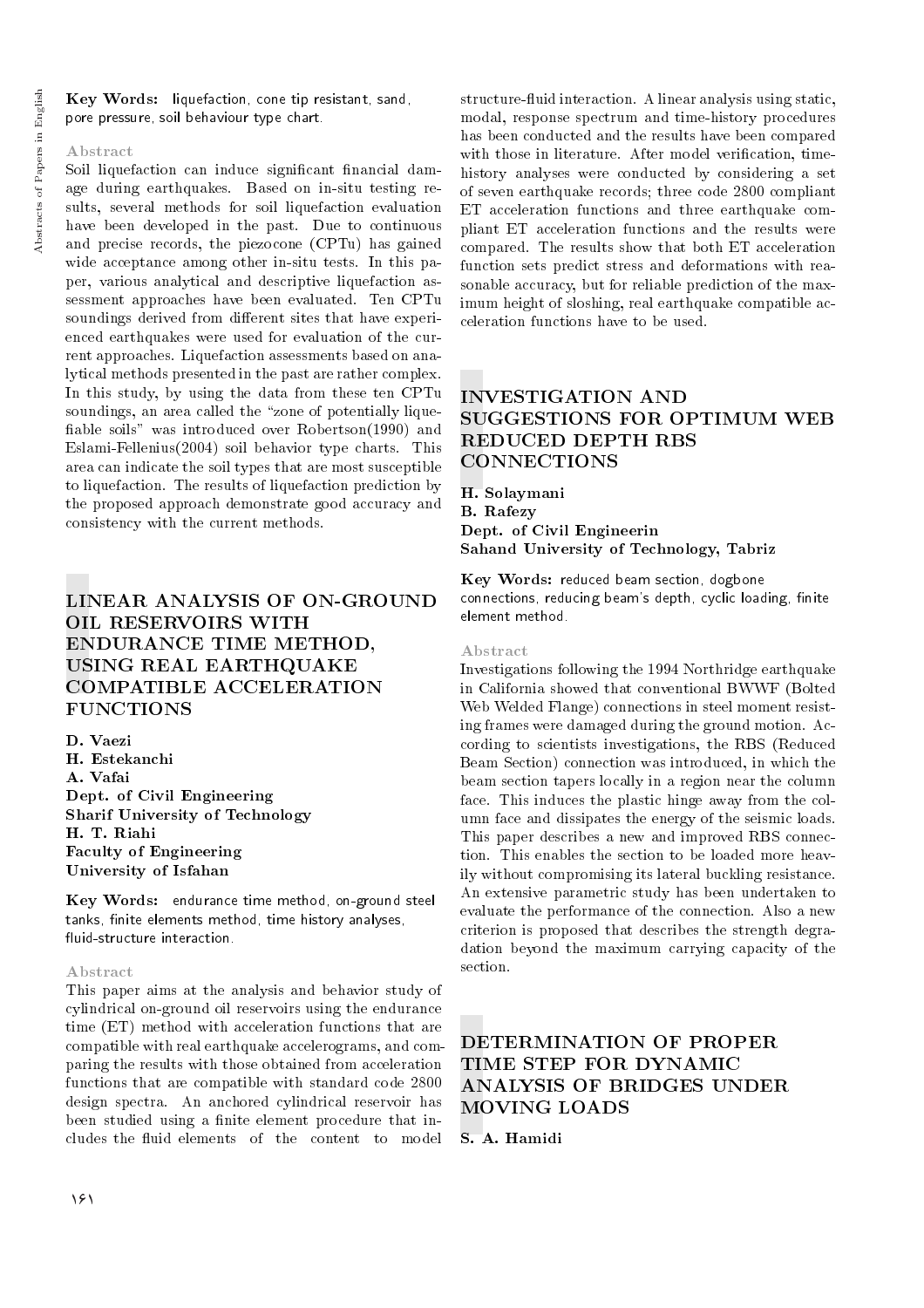#### F. Daneshjoo Faculty of Engineering Tarbiat Modarres University

Key Words: bridge, moving load, dynamic analysis, time step.

#### Abstract

In the analysis of structures under dynamic loads, selection of a proper time step has great influence on reaching exact results. In this research, determination of the proper time step in the dynamic analysis of railway bridges under high speed moving loads is considered. Dynamic responses of four simple span steel bridges, with lengths of 10, 15, 20 and 25 meters, to moving trains with speeds from 100 to 400 km/h and axle distances from 13 to 23 meters, are calculated, considering different time steps in the analysis.

The results indicate that increasing the moving speed of vehicles (increase in loading speed), reduces the length of the proper time step for dynamic analysis. In contrast, by increasing span length (increase in bridge vibration period), longer time steps can be used in dynamic analysis. In this research by investigation of dynamic analysis results, an equation is suggested for determination of proper time step for dynamic analysis of bridges under moving loads.

## HORIZONTAL UNIFORM HAZARD SPECTRA FOR DIFFERENT SOUTHERN PARTS OF TEHRAN

G. G. Amiri S.A. R. Amrei S.M. Mirhashemi School of Civil Engineering Iran University of Science and Technology

Key Words: seismic hazard assessment, seismic parameters, uniform hazard spectra, south of Tehran.

#### Abstract

Tehran, the capital of Iran, needs a very precise investigation of seismicity and seismic hazard, due to a population exceeding 10 million and the existence of major political, economical, social and cultural centers. The present research has been undertaken in the southern part of Tehran. A set of historical and instrumentally recorded seismic data have been employed, covering a timeline from 4 centuries BC up to now, and the seismic sources were modeled in a radius of 200 km around Tehran. In order to assess the seismicity parameters, Kijko's method has been used. The spectral attenuation relationships of Ambraseys, Simpson & Bommer (1996), were used. A probabilistic seismic hazard evaluation was performed on a grid of  $16\times$  9 points in the southern

part of Tehran, using SEISRISK III. The corresponding results have been depicted by horizontal spectral acceleration maps and horizontal uniform hazard mean, and mean plus one, standard deviation spectra, with 2% and 10% PE, over 50 years for different municipality zones of southern Tehran.

## EVALUATION OF STATE LINES IN SAND-SILT MIXTURES BY MEANS OF CYCLIC TRIAXIAL TESTS

A. Galandarzadeh A. Ahmadi Dept. of Civil Engineering University of Tehran A.J. Ahmadi Dept. of Civil Engineering University of Guilan

Key Words: phase line, sand-silt mixtures and cyclic triaxial test.

#### Abstract

Liquefaction of saturated sandy soils during earthquakes is a well known phenomenon that has attracted a great deal of attention during the last three decades. Most research has focused on the liquefaction of saturated sandy soils, whereas real soil is rarely made up of clean sand. Therefore, the liquefaction of sandy soils mixed with plastic and non-plastic clays or silty soils has become important. Although there is much research on the liquefaction of these types of mixed soil, some aspects of their behavior have not yet been discovered.

In the current study, the effect of anisotropic consolidation, as well as stress reversal, on the behavior of sandy soils mixed with different percentages of non-plastic silt, is investigated. A total number of 67 cyclic triaxial tests are conducted. It is concluded that the angle of the Initial Phase Transformation Line (IPTL) in q-P' space is strongly affected by the degree of stress reversal. Moreover, the percentage of ne content and initial isotropic and anisotropic consolidation has a clear effect on the angle of IPTL in q-P' space.

## ANALYSIS OF VISCO-PLASTIC DISPLACEMENTS AROUND A CIRCULAR TUNNEL CONSIDERING THE MOHR-COULOMB YIELD **CRITERION**

A. Fahimifar

F. Monshizade Tehrani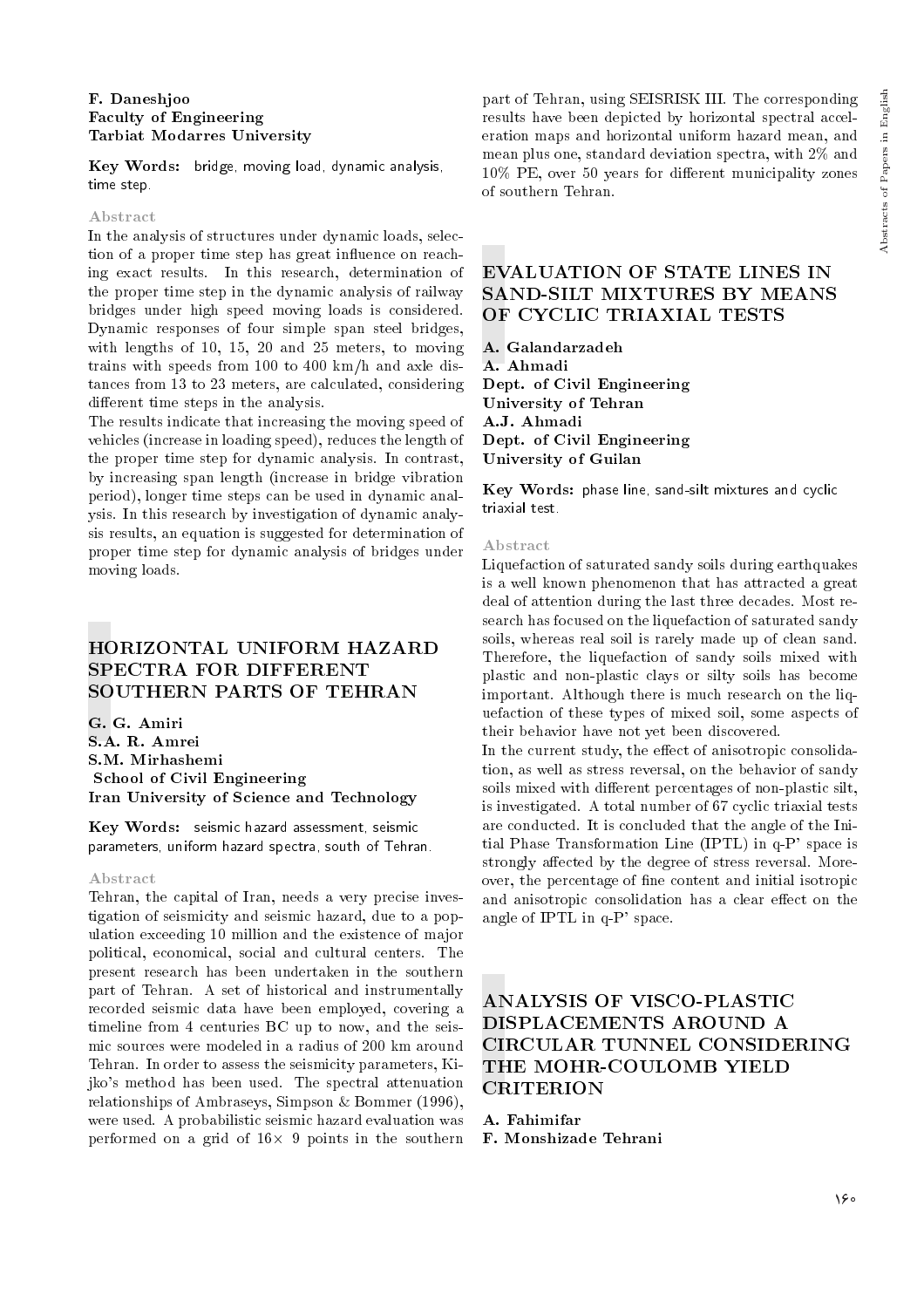### Dept. of Civil and Environmental Engineering Amirkabir University of Technology

Key Words: viscoplastic model, circular tunnel, burger body, creep.

#### Abstract

Induced deformations in the excavating time of a tunnel depend on the advancement of the tunnel, rheological properties of the surrounding ground, and the age of the support system installment. In this paper, the analysis of circular tunnels in a hydrostatic stress field for viscoplastic behavior is studied. Using the Mohr-Coulomb yield criterion in such a condition, a new model to predict the time-dependent deformation of the tunnel wall is proposed. As an example, the proposed model is used in an investigational tunnel in France. Results obtained from the new proposed relationships were compared with numerical analysis using the Flac code.

## STUDY OF TORSIONAL RESPONSES OF ASYMMETRIC BUILDINGS USING TUNED MASS DAMPERS

A. H. Mahmoodi A. S. Moghadam International Institute of Earthquake Engineering and Seismology

Key Words: tuned mass damper, torsion, asymmetric building, soft and stiff edge, passive control.

#### Abstract

Torsion in buildings has an important effect on buildings during earthquakes. For reduction of these effects, different strategies are presented. One of these strategies is structural control with tuned mass dampers. In this study, a passive tuned mass damper is proposed for the control of torsion in one axis asymmetric buildings subjected to earthquake. The stiffness and damping of this system are divided into two, subspring and subdamper elements, and mounted on stiff and flexible edges of the building. Results of the analysis of the building, subjected to seven far field earthquake records, show that the proposed TMD has a good ability in reducing the torsion of the building, especially a reduction in drift at the soft edge.

# PILE AXIAL BEARING CAPACITY ASSESSMENT BY CPTu DATA IN MARINE ENVIRONMENTS OF IRAN

B. Hosseini Dept. of Civil Engineering Azad University, Soufian A. Eslami Dept. of Civil Engineering Amirkabir University of Technology

Key Words: bearing capacity, marine environment, driven piles, dynamic testing, cone penetration test (CPT & CPTu).

#### Abstract

This paper evaluates the applicability of five current direct cone penetration test (CPT and CPTu) methods, to calculate the ultimate bearing capacity of 13 circular steel driven friction piles, which were driven in marine environments of Iran, in comparison to pile driving analyzer (PDA) data. PDA data was used to determine the measured load bearing capacities from dynamic testing. Pile capacities determined from the different methods were compared with the measured pile capacity obtained during dynamic testing. Four statistical criteria were selected as bases of evaluation. Results of the compression showed that the CPT and CPTu methods have acceptable accuracy to calculate the axial bearing capacity of piles. Therefore, a combination of CPTu data with dynamic test results can be considered by engineers for calculating the axial bearing capacity of piles in offshore structure practices.

# NUMERICAL ANALYSIS OF INTERACTION BETWEEN SOIL AND LARGE FOUNDATIONS, CONSIDERING SIZE EFFECTS

J. Khazaie S.A. Amirshahkarami Dep. of Civil Engineering Amirkabir University of Technology

 $\rm\bf Key~Words:~numerical~analysis,~interaction, size~effect$ foundation, soil behavior properties, failure mechanism, localization.

#### Abstract

In this paper, the behavioral properties of soil beneath and around foundations, including interaction between the soil and the foundation, are studied numerically. To achieve this purpose, two dimensional models with a constant domain under a uniformly distributed load for both large and small foundations have been analyzed using ANSYS software, version 8.1. The results of this analysis clearly show that soil behavior beneath and around small foundations is shearing, which is the same as the predicted behavior and accepted failure mechanisms that most researchers believe in.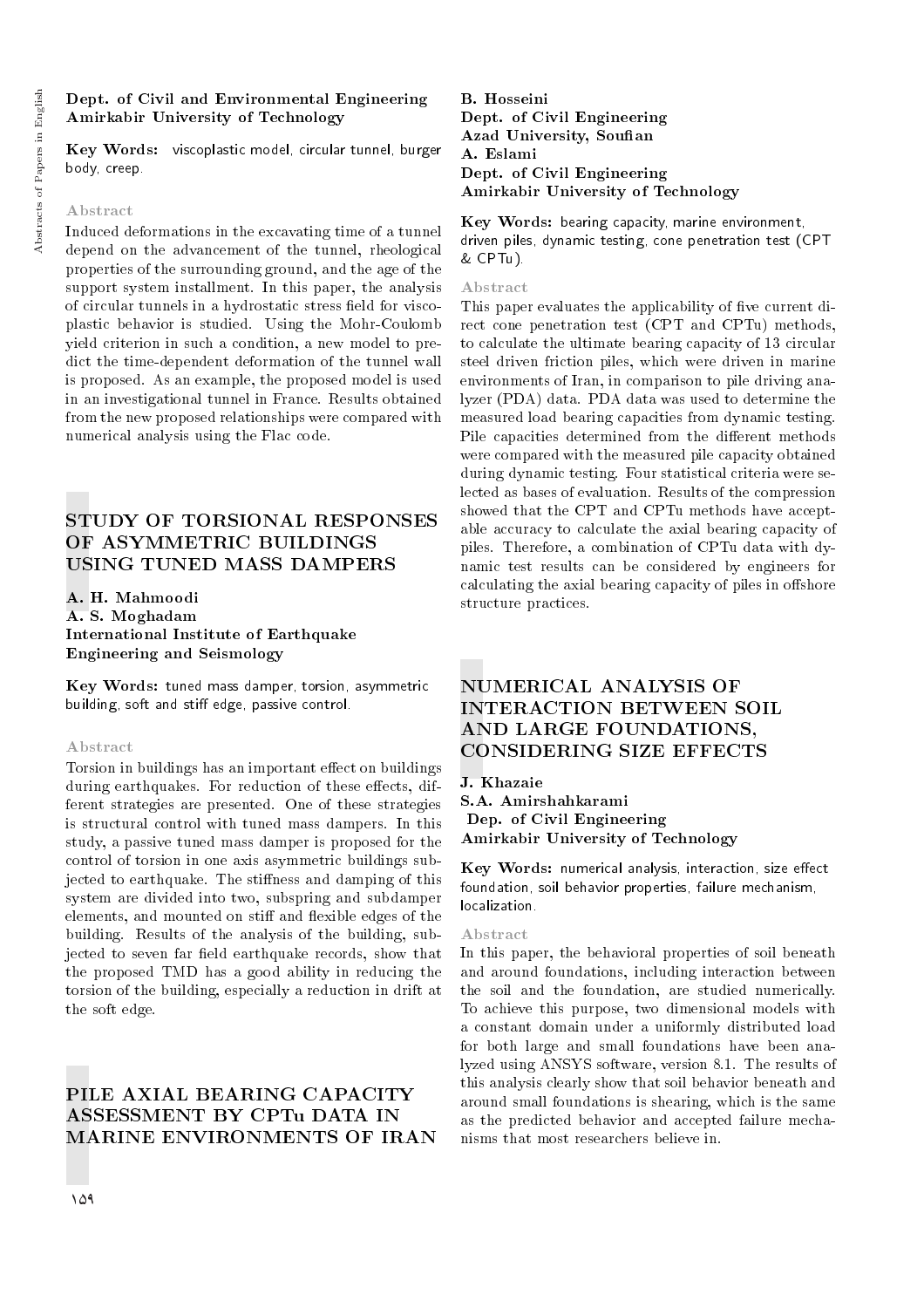However, based on results obtained from this research, the earth located in central areas, as well as under large foundations, is mainly under compressive and comprehensive stresses having a hardening plastic behavior. Consequently, the bearing increases and, hence, stress concentration, as well as deformations, are towards this region. With respect to the fact that loading is constant, regions outside the foundation beneath (the sides) undergo unloading (localization). Thus, the failure mechanism in large foundations is in the form of the interior, as well as forming a resistant and bearing column beneath the foundation. In other words, soil behavior and properties will change as the foundation geometry changes.

Accordingly, with regard to geometry increase, as well as type of soil, as behavioral features change, the stiffness matrix will change also, which will be in the form of coupled.

# THE EFFECT OF CORNER BENDING RADIUS ON THE LOCAL ELASTIC BUCKLING CAPACITY OF COLD-FORMED COMPRESSION MEMBERS

F. Irani A. Bahrami Faculty of Engineering Ferdowsi University of Mashhad

Key Words: cold-formed, corner bending radius, elastic local buckling, warping, energy method.

#### Abstract

Due to a special producing procedure, cold-formed sections have curved corners. In the current design codes for cold-formed steel members, the presence of curved corners is ignored and its width is considered to be flat. The objective of this study is to show the effect of the corner bending radius on the local elastic buckling capacity of cold-formed sections in compression. For this purpose, two major cold-formed sections, namely, boxes (closed sections) and channels (open sections), have been studied. The Energy Method is used to predict the elastic buckling load of such sections by considering the torsional and warping properties of curved corners.

A STUDY ON THE EFFECTIVENESS OF SEISMIC FLOOR ISOLATION OF RIGID BLOCK TYPE EQUIPMENT USING SEISMIC FRAGILITY **CURVES** 

#### A. Kalantari V. Shahbazi International Institute of Earthquake Engineering and Scismology

Key Words: block type equipment, seismic fragility, seismic floor isolation.

#### Abstract

The effectiveness of the floor isolation of block type rigid equipment is investigated using seismic fragility curves. A floor isolation system is proposed for the equipment. The equipment is considered in three different conditions referred to as; "equipment on the ground", "equipment on the building floor and without floor isolation" and "equipment on the building floor with seismic floor isolation". The seismic fragility curves are calculated for each case to evaluate the vulnerability of the equipment to rocking motion and toppling. Different aspect ratios are considered for the equipment. The results of the study on the rocking response of the equipment during earthquake show that floor isolation is effective in reduction of seismic fragility of the equipment on the floor, compared to the non-isolated equipment. Furthermore, the vulnerability of similar equipment increases with a reduction in aspect ratio.

# MASS CHANGES DURING HYDROTHERMAL ALTERATION/MINERALIZATION IN MIDUK PORPHYRY COPPER DEPOSIT, SHAHR BABAK, KERMAN, IRAN

A. Hezarkhani P. Tahmasebi Dept. of Mining, Metallurgy and Petroleum Engineering Amirkabir University of Technology

Key Words: mass changes, alteration, porphyry copper, Miduk.

#### Abstract

The Miduk porphyry copper deposit is located in centralsouthern Iran. Mineralization is emplaced in Eocene volcanic rocks of andesite-basalt composition. Copper mineralization is accompanied by both potassic and phyllic alteration. The main mineralization is in the potassic alteration zone. In this paper, four alteration stages (potassic, transition, phyllic, and propylitic) have been studied, in terms of mass transfer and element mobility, during the hydrothermal process. In order to illustrate these changes quantitatively, isocon plots have been used. Isocon plots indicate that Si, Ti, Al, Ga are relatively immobile during alteration. In all stages